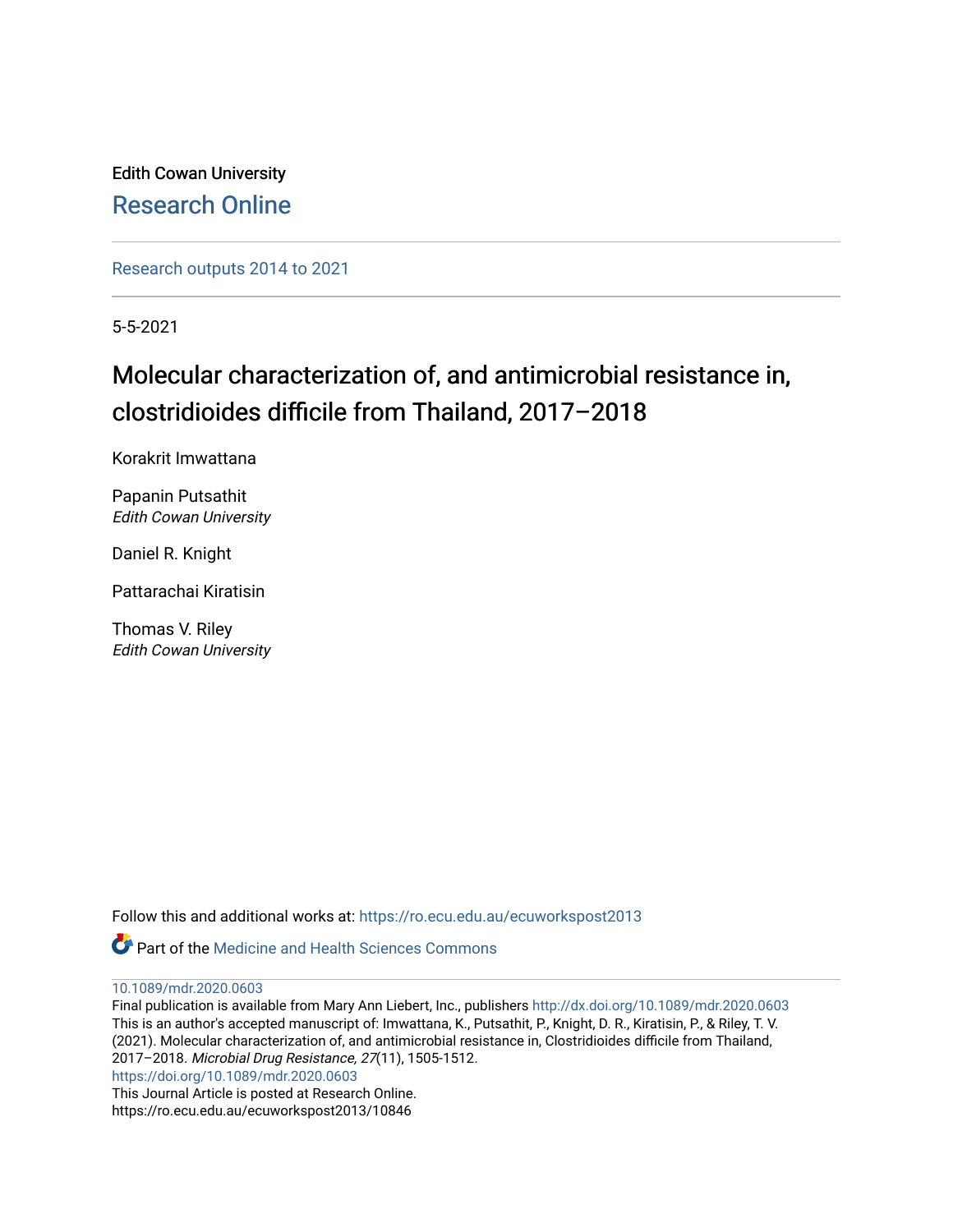## **Molecular characterisation of, and antimicrobial resistance in,** *Clostridioides*

## *difficile* **from Thailand, 2017-2018**

- 3 Korakrit Imwattana,<sup>1,2</sup> Papanin Putsathit,<sup>3</sup> Daniel R Knight,<sup>1,4</sup> Pattarachai Kiratisin,<sup>2</sup> Thomas V
- 4 Riley<sup>1,3,4,5,#</sup>
- 5 <sup>1</sup> School of Biomedical Sciences, The University of Western Australia, Western Australia,
- <sup>2</sup> Faculty of Medicine Siriraj Hospital, Mahidol University, Thailand,
- <sup>3</sup> School of Medical and Health Sciences, Edith Cowan University, Western Australia,
- 8 4 Medical, Molecular and Forensic Sciences, Murdoch University, Western Australia,
- <sup>5</sup> Department of Microbiology, PathWest Laboratory Medicine, Queen Elizabeth II Medical Centre,
- Western Australia
- 
- 12 #Corresponding author
- Running title: *Clostridioides difficile* in Thailand
- 
- Keywords: *Clostridioides difficile*; antimicrobial resistance; epidemiology; genotype; Thailand.
- 
- An earlier draft of this manuscript was posted at bioRxiv (DOI: 10.1101/2020.11.12.379040).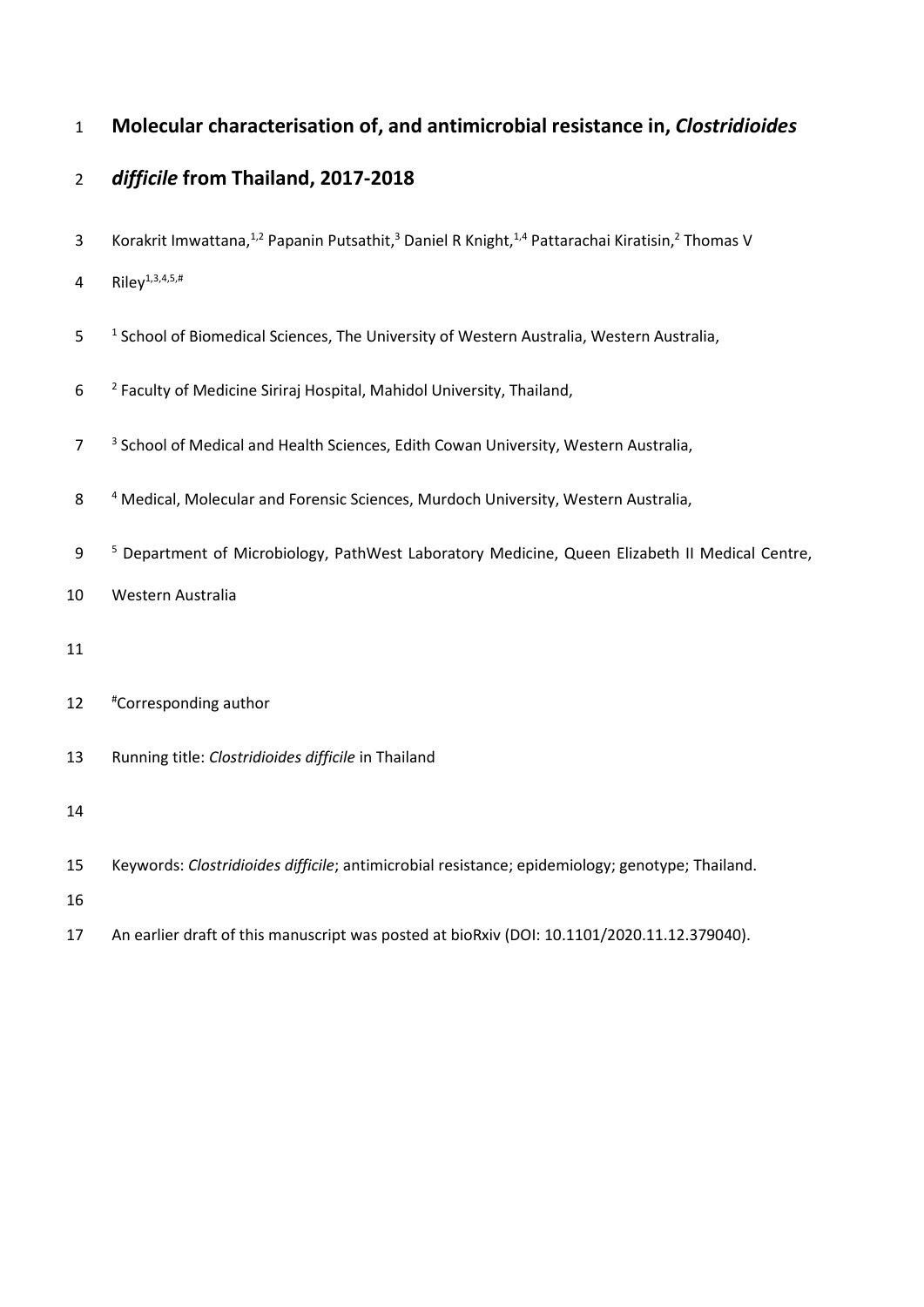#### **Abstract**

 Antimicrobial resistance (AMR) plays an important role in the pathogenesis and spread of *Clostridioides difficile* infection (CDI). Many antimicrobials, such as fluoroquinolones, have been associated with outbreaks of CDI globally. This study characterised AMR among clinical *C. difficile* strains in Thailand, where antimicrobial use remains inadequately regulated. Stool samples were screened for *tcdB* and positives were cultured*. C. difficile* isolates were characterised by toxin profiling 24 and PCR ribotyping. Antimicrobial susceptibility testing was performed by agar incorporation, and whole-genome sequencing and AMR genotyping performed on a subset of strains. There were 321 *C. difficile* strains isolated from 326 stool samples. The most common toxigenic ribotype (RT) was RT 017 (18%), followed by RTs 014 (12%) and 020 (7%). Resistance to clindamycin, erythromycin, moxifloxacin and rifaximin was common, especially among RT 017 strains. AMR genotyping revealed 29 a strong correlation between resistance genotype and phenotype for moxifloxacin and rifaximin. The presence of *erm*-class genes was associated with high-level clindamycin and erythromycin resistance. Point substitutions in the penicillin-binding proteins were not sufficient to confer meropenem resistance, but a Y721S substitution in PBP3 was associated with a 4.37-fold increase in meropenem MIC. No resistance to metronidazole, vancomycin or fidaxomicin was observed.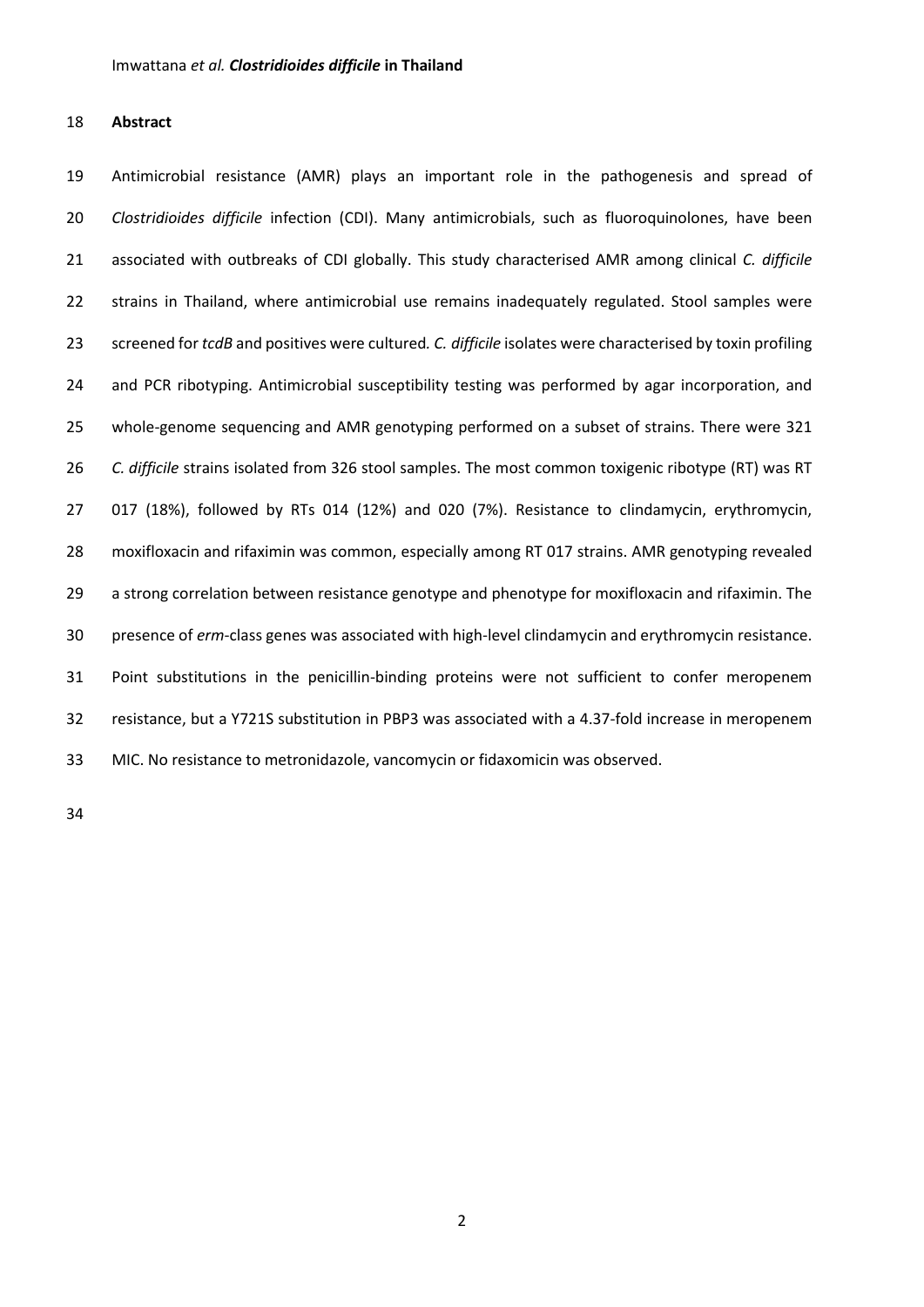#### 35 **Introduction**

*Clostridioides* (*Clostridium*) *difficile* is a major cause of antimicrobial-associated diarrhoea. <sup>1</sup> 36 *C. difficile* 37 infection (CDI) is a toxin-mediated disease and there have been three different major toxins identified: 38 toxin A (TcdA), toxin B (TcdB) and binary toxin (*C. difficile* transferase, CDT). The *tcdA* and *tcdB* genes are located on a 19.6 kb pathogenicity locus (PaLoc)2 39 and the genes for CDT (*cdtA* and *cdtB*) are located 40 on a different locus, the CDT locus.<sup>3</sup> In non-toxigenic *C. difficile* (NTCD), the PaLoc is replaced by a fixed 41 115 bp locus.<sup>2</sup> The toxin genes in toxigenic *C. difficile* (TCD) can be detected by PCR.<sup>4,5</sup> Some *C. difficile* 42 strains have a deletion in the repeating region of the *tcdA* gene, resulting in a truncated and non-43 functional toxin  $A$ .<sup>6</sup>

44 *C. difficile* can be separated into different ribotypes (RTs) by amplifying the intergenic spacer 45 region between the 16S and 23S rRNA genes.<sup>7</sup> This method has been used widely due to its simplicity 46 and high discriminating power.<sup>8</sup> Important *C. difficile* RTs include *C. difficile* RT 027, an A+B+CDT+ 47 strain associated with outbreaks of severe CDI in North America and Europe in the early 2000s,<sup>9</sup> 48 C. difficile RT 078, another A+B+CDT+ strain associated with the zoonotic transmission,<sup>10</sup> and *C. difficile* RT 017, a *tcdA*-negative (A-B+CDT-) strain associated with global outbreaks since 1995. <sup>6</sup> 49

50 Although resistance to the antimicrobials used for the treatment of CDI (metronidazole, 51 vancomycin and fidaxomicin) is rare, $^{11}$  resistance to other antimicrobials plays an important role in 52 the pathogenesis and spread of CDI. While intrinsic resistance to cephalosporins was probably 53 responsible for an increase in the rate of CDI worldwide in the 1980s,<sup>12</sup> resistance to clindamycin, new 54 generation fluoroquinolones, rifamycins and tetracyclines has been associated with CDI outbreaks.<sup>13</sup> 55 These antimicrobials are also associated with an increased risk of developing CDI in general.<sup>14</sup> Strict 56 regulation of antimicrobials is a successful measure to control CDI. In the US, such regulation has lead 57 to a significant decrease in CDI cases and CDI-related deaths over the last decade.<sup>15</sup> Fluoroquinolone 58 regulation in Australia has resulted in a relatively low prevalence of fluoroquinolone-resistant 59 organisms, <sup>16</sup> including *C. difficile*.<sup>17</sup>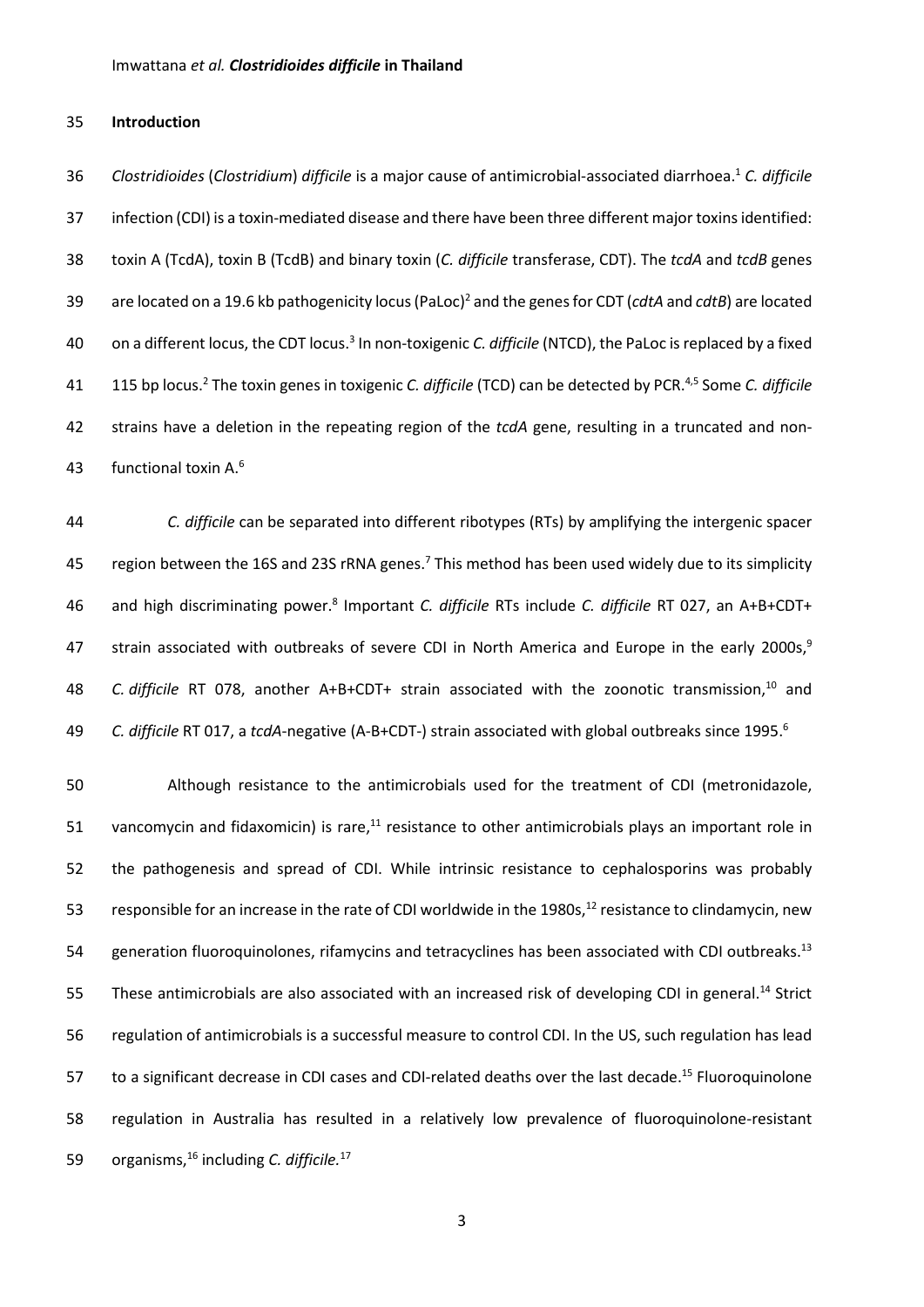60 Several studies have reported an association between AMR genotypes and phenotypes for 61 various antimicrobials. The most common clindamycin resistance determinant is the *erm*(B) gene, 62 which methylates and protect 23S rRNA from the antimicrobial.<sup>13</sup> However, concordance between the 63 presence of the *erm*(B) gene and the resistance phenotype is low.<sup>18</sup> A subsequent study suggested 64 that *erm*(B) may only be associated with high-level clindamycin resistance and thus the mechanism 65 underlying low-level clindamycin resistance remains unknown.<sup>19</sup> Carbapenem resistance is also poorly 66 described. So far, only imipenem resistance has been characterised and is associated with point 67 mutations on the penicillin-binding proteins PBP1 and PBP3.<sup>20</sup> On the contrary, fluoroquinolone and 68 rifaximin resistance are well characterised and are associated with point substitutions in the quinolone 69 resistance determining region (QRDR) on the DNA gyrase subunits (GyrA and GyrB) and RNA 70 polymerase subunit B (RpoB), respectively. $21$ 

71 In previous studies, the epidemiology of CDI in Thailand has been characterised by a high 72 prevalence of A-B+CDT- and an absence of A+B+CDT+ strains, as well as a high prevalence of NTCD, 73 which may play a protective role against the development of CDI.<sup>22-24</sup> C. difficile strains isolated in 74 Thailand, especially *C. difficile* RT 017, had a high prevalence of resistance to many antimicrobial 75 groups, similar to other pathogenic bacteria in the country<sup>25,26</sup> reflecting, possibly, poor antimicrobial 76 stewardship in the country.<sup>27</sup> This study provides an update on the characterisation and antimicrobial 77 susceptibility of *C. difficile* isolated from a tertiary hospital in Bangkok, Thailand.

#### 78 **Materials and Methods**

#### 79 Isolation and characterisation of *C. difficile*

80 This study was undertaken on 326 diarrhoeal stools samples collected from patients with a high index 81 of suspicion of CDI at Siriraj Hospital, a large teaching hospital in Bangkok, Thailand, during 2017 -82 2018. All stools were first positive for *tcdB* using the BD Max Cdiff assay (Becton Dickinson, US), as a 83 part of routine investigations at Siriraj Hospital, and these were sent to a reference laboratory in Perth, 84 Western Australia, for further investigation.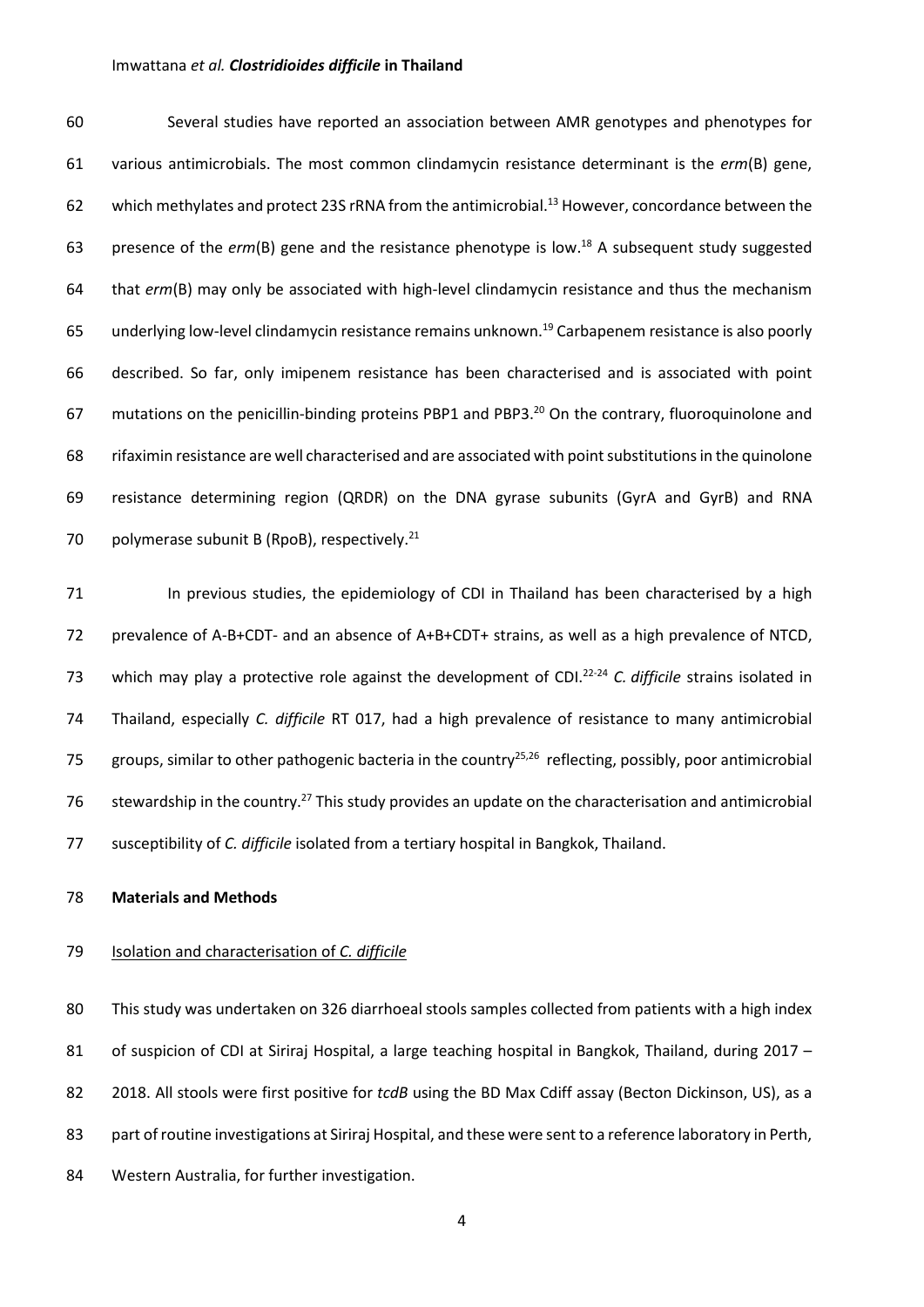85 At the reference laboratory, stools were processed as previously described.<sup>28</sup> Briefly, a portion of each stool sample was directly inoculated on ChromID *C. difficile* agar (bioMérieux, Marcy I'Etoile, France) and incubated anaerobically for 48 hours before the putative *C. difficile* colonies were 88 identified. The remainder of each sample underwent enrichment culture in supplemented brain heart infusion broth, followed by ethanol shock to increase the sensitivity of the culture process. *C. difficile* isolates were characterised by PCR ribotyping, performed as described by Stubbs *et al,* with a QIAxcel 91 Advanced System capillary gel electrophoresis platform (QIAGEN, Venlo, The Netherlands).<sup>7</sup> The banding patterns were compared to a local database consisting of 80 internationally recognised RTs, including 15 reference RTsfrom the European Centre for Disease Prevention and Control. This method can differentiate similar RTs, such as RTs 014 and 020 (**Supplementary Figure S1**). Patterns that did not match strains in the database were given an internal nomenclature. Detection of *tcdA* and *tcdB,* 96 and the binary toxin genes, was performed as described by Kato *et al<sup>29</sup>* and Stubbs *et al*,<sup>5</sup> respectively. All NTCD isolates in this study were confirmed as such by PCR as described by Braun *et al* (*lok* PCR). <sup>2</sup>

 All stool samples were tested also for colonisation with multiple *C. difficile* strains. Briefly, DNA extraction was performed on all enrichment broths. DNA was then screened with either *tcdB*<sup>29</sup> or *lok*<sup>2</sup> PCR based on the toxin profile of the first *C. difficile* strain isolated from the specimen. For example, a specimen previously positive for toxigenic TCD was screened with *lok* PCR for NTCD and *vice versa*. All PCR-positive broths were re-cultured and up to 30 putative *C. difficile* colonies per broth were selected and characterised by toxin gene profiling. An isolate with a different toxin profile from the first strain was treated as the second strain from the same sample and underwent further characterisation by PCR ribotyping.

#### Antimicrobial susceptibility testing

 Antimicrobial susceptibility testing (AST) was performed by agar incorporation, as described by the Clinical and Laboratory Standards Institute (CLSI), against the eight antimicrobials listed in **Supplementary Table S1.** <sup>30</sup> *C. difficile* ATCC 700057, *Bacteroides fragilis* ATCC 25285, *Eubacterium*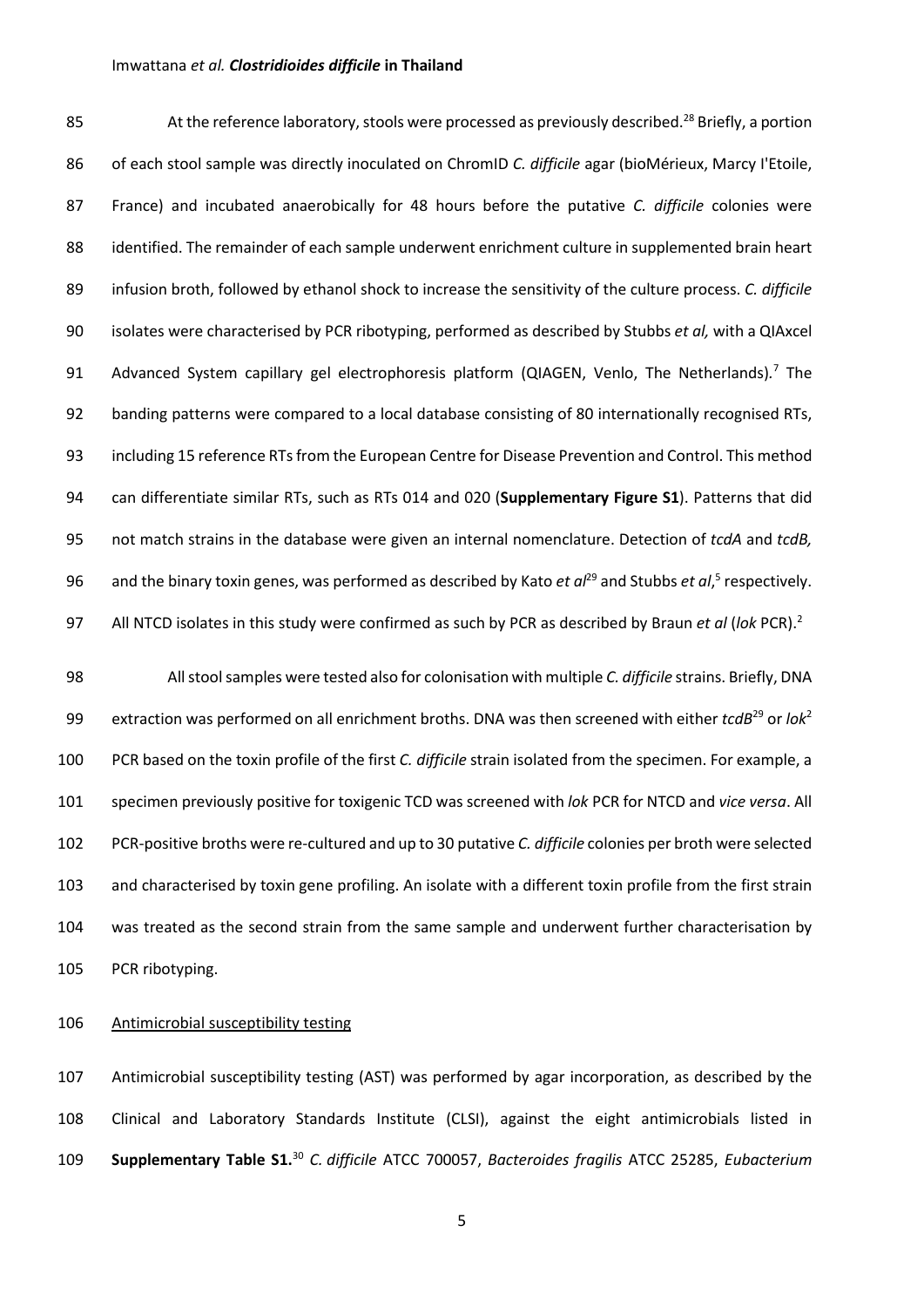*lentum* ATCC 43055 and *B. thetaiotaomicron* ATCC 29741 were included as controls. Susceptibility results were interpreted using the minimal inhibitory concentration (MIC) breakpoints listed in **Supplementary Table S1.**<sup>30-34</sup> C. difficile strains resistant to at least three antimicrobial classes were classified as multidrug-resistant (MDR). Resistance to clindamycin and erythromycin was considered 114 as resistance to a single class (macrolide-lincosamide-streptogramin B;  $MLS_B$ ).

#### 115 Whole-genome sequencing, high-resolution typing and antimicrobial resistance characterisation

116 A subset of 37 *C. difficile* strains was selected for whole-genome sequencing (WGS). Genomic DNA 117 was extracted, sequenced on an Illumina HiSeq platform which generated 150 bp pair-end reads with 118 a median coverage of 73X and characterised by multi-locus sequence typing (MLST) as previously 119 described.<sup>35</sup> Clade assignment of a new sequence type (ST) was confirmed by comparing the average 120 nucleotide identity (ANI) with *C. difficile* strains 630 (clade 1, accession AM180355) and R20291 (clade 121 2, accession FN545816) using FastANI.<sup>36</sup> Accessory AMR genes were identified by interrogating the 122 read files with SRST2 version 0.2.0 against ARGannot database version 3.<sup>37,38</sup> Draft annotated genomes 123 were interrogated on Artemis version 17.0.1, and additional accessory genes identified.<sup>39</sup> Known point 124 substitutions associated with resistance to carbapenems (substitution in penicillin-binding proteins 125 PBP1 and PBP3), fluoroquinolones (substitution in the GyrA and GyrB subunits of the gyrase enzyme) 126 and rifaximin (substitution in the RpoB enzyme)<sup>20,21</sup> were also identified using SRST2 as previously 127 described.<sup>19</sup>

#### 128 Data availability

 All sequence data were submitted to the European Nucleotide Archive under BioProject PRJEB40974, accessions ERS5247348 – ERS5247384 (**Supplementary Tables S2 and S3**). Two newly characterised 131 resistance determinants were submitted to the Nomenclature Center for MLSB Genes,<sup>40</sup> and the sequences were submitted to GenBank [accessions MW269959 (*erm*(52) gene) and MW269960 (*mef*(H) gene)]. Genomes containing the prototypes of these genes were submitted to Genbank under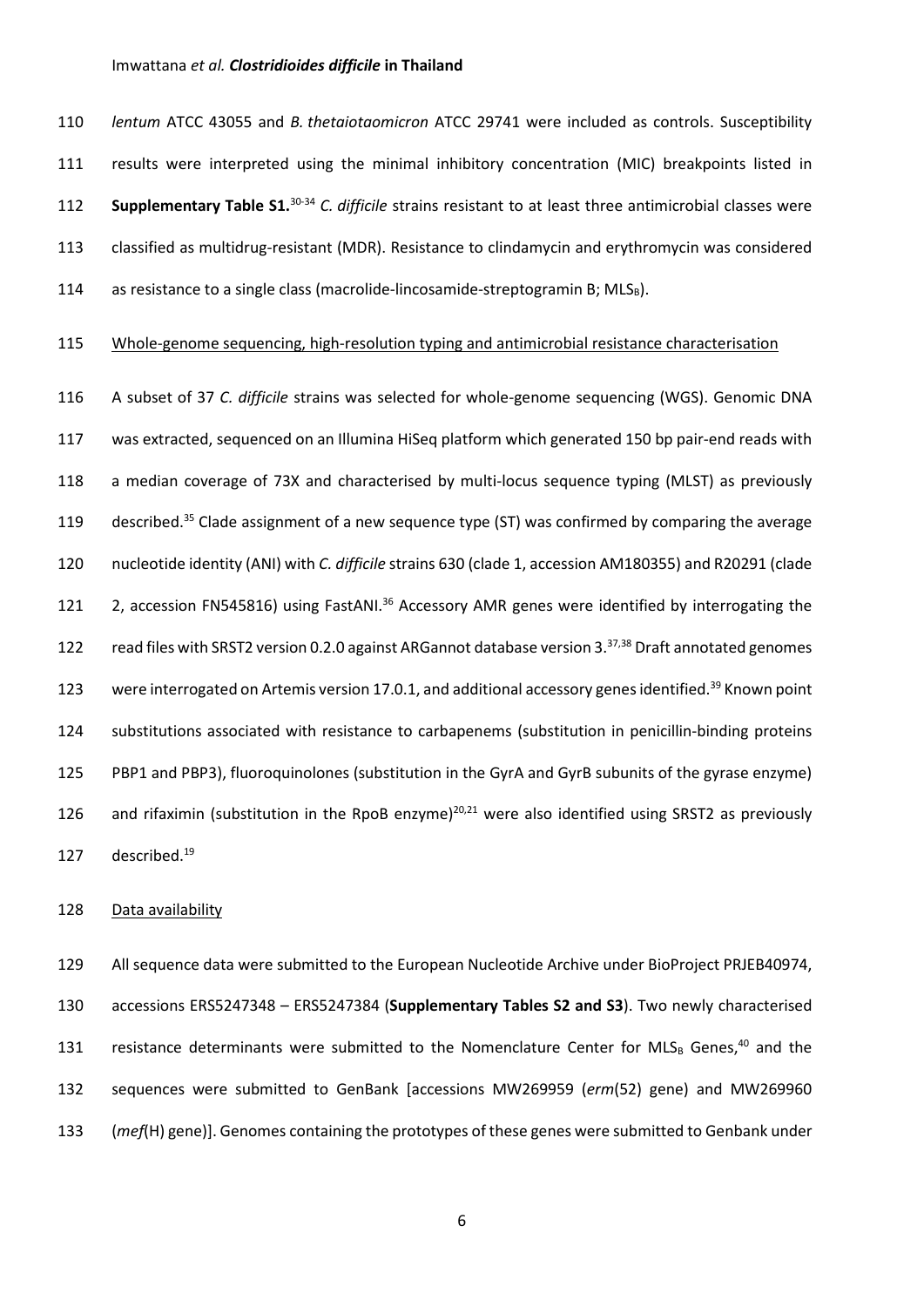BioProject PRJNA679085, accessions JADPMU000000000 (MAR225, carrying *erm*(52)) and JADPMT000000000 (MAR272, carrying *mef*(H)).

Statistical analysis

 All statistical analyses were performed using online tools by Social Science Statistics available at [https://www.socscistatistics.com/.](https://www.socscistatistics.com/) A p-value ≤ 0.05 was considered statistically significant.

**Results**

#### Characterisation of Thai *C. difficile*

 A total of 296 *C. difficile* strains were initially isolated from the stools and another 25 strains were identified from the co-colonisation screening process, yielding a total of 321 *C. difficile* strains. Of these, 221 (68.85%) were positive for *tcdA* and *tcdB* (A+B+CDT-), 58 (18.07%) were positive for *tcdB* only and had a deletion in *tcdA* (A-B+CDT-), three (0.93%) were positive for all toxin genes(A+B+CDT+) and 39 strains (12.15%) were negative for all toxin genes (A-B-CDT-, NTCD). A list of samples with multiple *C. difficile* strains is provided in the **Supplementary Table S4**.

 The 321 *C. difficile* strains belonged to 63 RTs, 19 of which were internationally recognised. The remaining RTs were given internal nomenclature (prefix "QX-" or "KI-"). The prevalence of the common RTs is summarised in **Table 1**. The most common TCD strain was *C. difficile* RT 017 (A-B+CDT-), followed by RTs 014 and 020 (both A+B+CDT-). The most common NTCD was *C. difficile* RT 010.

#### Characterisation of a novel binary toxin-positive *C. difficile* strain

 One *C. difficile* strain was positive for all three toxin genes (A+B+CDT+) and had a unique ribotyping pattern. According to the MLST scheme, this isolate was characterised as the novel ST 692 within evolutionary clade 1. However, pairwise ANI analysis showed that this strain was more closely related to *C. difficile* R20291 (clade 2, ANI = 99.17%) than *C. difficile* 630 (clade 1, ANI = 98.89%).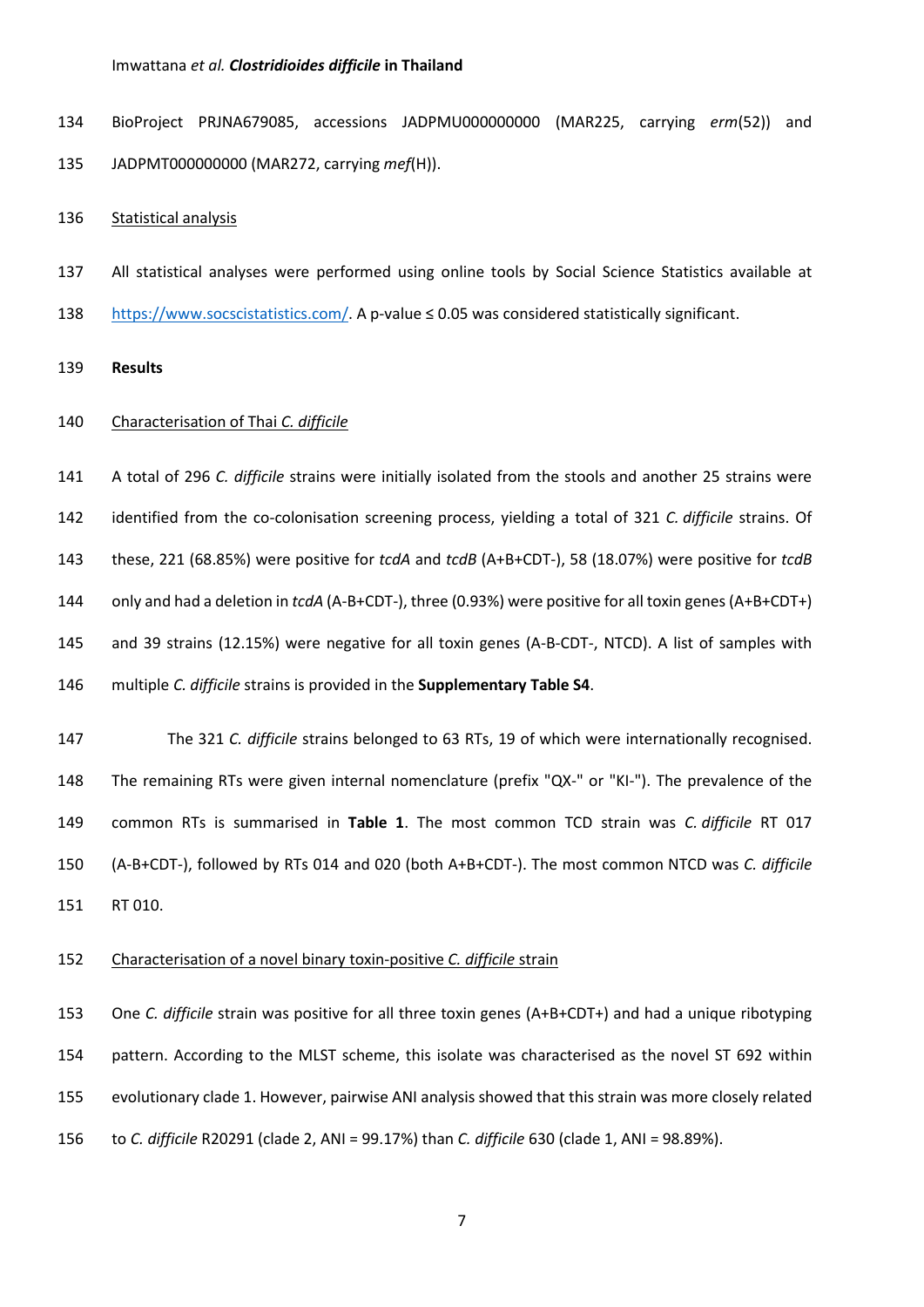#### Antimicrobial susceptibility of Thai *C. difficile*

 AST results are shown in **Table 2** and the MIC distribution of selected six antimicrobial classes is displayed in **Figure 1**. Based on the MIC value, clindamycin-resistant *C. difficile* strains could be divided 160 into two groups: those with MIC  $\geq$  32 mg/l (n = 97) and those with MIC < 32 mg/l (n = 166). There was 161 a strong correlation between high-level clindamycin resistance and erythromycin resistance: 95 strains (97.94%) that had clindamycin MIC ≥ 32 mg/l were also resistant to erythromycin while only 16 strains (9.64%) in the other group were resistant to erythromycin (Cohen's kappa = 0.857).

 When classified by toxin gene profiles, resistance to clindamycin, erythromycin, moxifloxacin and rifaximin were more prevalent among A-B+CDT- *C. difficile*, all belonging to RT 017, than A+B+CDT- and NTCD (**Figure 1**). Twenty-nine (9.03%) *C. difficile* strains were MDR, 26 (8.10%) of which were *C. difficile* RT 017. The remaining strains were NTCD (n=2) and A+B+CDT- *C. difficile* (n=1). All MDR 168 strains were resistant to MLS<sub>B</sub> (both clindamycin and erythromycin), moxifloxacin and rifaximin. One MDR strain was also resistant to meropenem (RT 017, MIC = 16 mg/l).

#### AMR genotypes in Thai *C. difficile*

 A summary of MIC values and AMR genotypes of 37 sequenced *C. difficile* strains is available in **Supplementary Table S3**. Thirty-one *C. difficile* strains had high-level resistance to clindamycin: 23 strains carried *erm*(B), five carried *erm*(G) and three carried a gene encoding an rRNA adenine N(6)- methyltransferase protein. This gene was given the name *erm*(52). Of the 23 *erm*(B)-positive strains, 19 carried the gene on transposon Tn*6194* (82.61%), while the other four (17.39%) carried the gene on Tn*6189*. No *erm*-class genes were identified among strains with low-level clindamycin resistance. The concordance between the presence of *erm*-class genes and high-level clindamycin resistance was 100%. A gene encoding a macrolide efflux protein was identified in two strains with high-level erythromycin resistance (MIC > 256 mg/l) and only low-level clindamycin resistance, and given the name *mef*(H). No significant genotypic resistance determinants were identified in strains with low-181 level clindamycin resistance.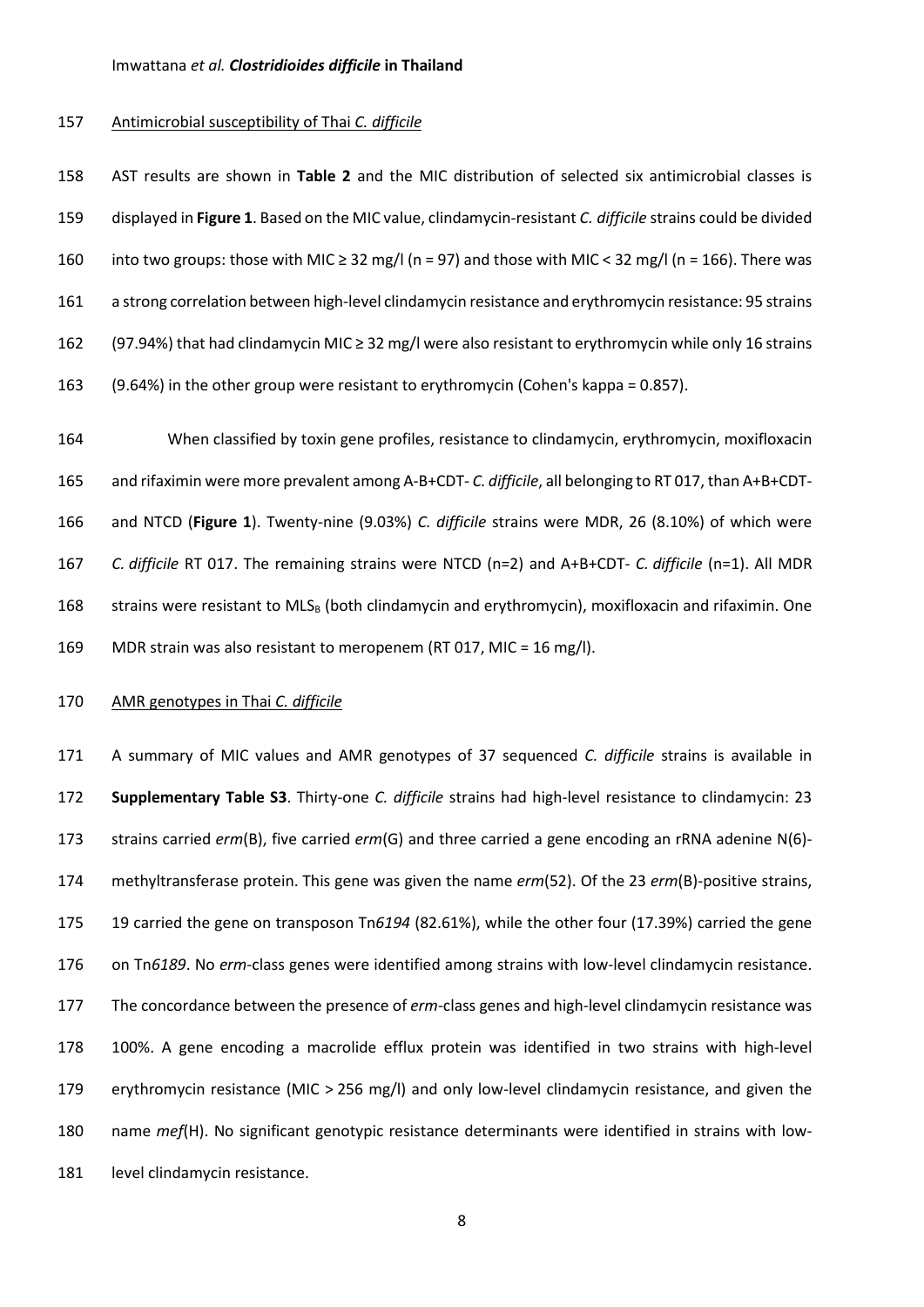Twenty-five sequenced strains were resistant to moxifloxacin (MIC 8 – 32 mg/l). Of these, the T82I substitution in GyrA and the D426V substitution in GyrB were found in 23 strains and one strain, respectively. No known point substitutions were found in one strain with low-level moxifloxacin resistance (MIC 8 mg/l), as well as all moxifloxacin-susceptible strains [97.37% concordance]. There were H502N and R505K substitutions in RpoB in all 23 rifaximin-resistant strains and none of the susceptible strains [100% concordance].

 Twelve strains had an A555T substitution in PBP1 and another seven had a Y721S substitution in PBP3. A multiple linear regression analysis suggested that the Y721S substitution in PBP3 was associated with a 4.37 fold increase in meropenem MIC (95% confidence interval: 2.78 – 5.96, adjusted  $R^2 = 0.516$ , t = 5.521, p < 0.0001), while the A555T substitution in PBP1 was not associated with the 192 change in meropenem MIC ( $t = -1.127$ ,  $p = 0.268$ ).

#### **Discussion**

 This study provides an update on the molecular epidemiology and antimicrobial susceptibility of *C. difficile* strains circulating in Thailand. It also explores the genomic basis of important AMR in these 196 strains. The overall epidemiology of *C. difficile* was similar to the previous studies.<sup>22-24</sup> The majority of A+B+CDT- strains belonged to *C. difficile* RTs 014 and 020, all A-B+CDT- strains belonged to *C. difficile* RT 017 and most NTCD belonged to *C. difficile* RTs 009, 010 and 039. Three binary toxin-positive strains were found in this study, one of which was *C. difficile* RT 078. The epidemic *C. difficile* RT 027 remained 200 absent in Thailand despite its successful spread in some other regions.<sup>41</sup>

 Why *C. difficile* RT 027 has failed to spread and to establish in Thailand remains unknown. One possible reason is that the successful spread of this RT was mainly due to its resistance to 203 fluoroquinolones which provided a selective advantage over other less resistant RTs.<sup>42</sup> Although there 204 is high consumption of fluoroquinolones, such as levofloxacin, in the country,<sup>43</sup> Thailand already harbours *C. difficile* RT 017, another epidemic RT many of which are resistant to fluoroquinolones, as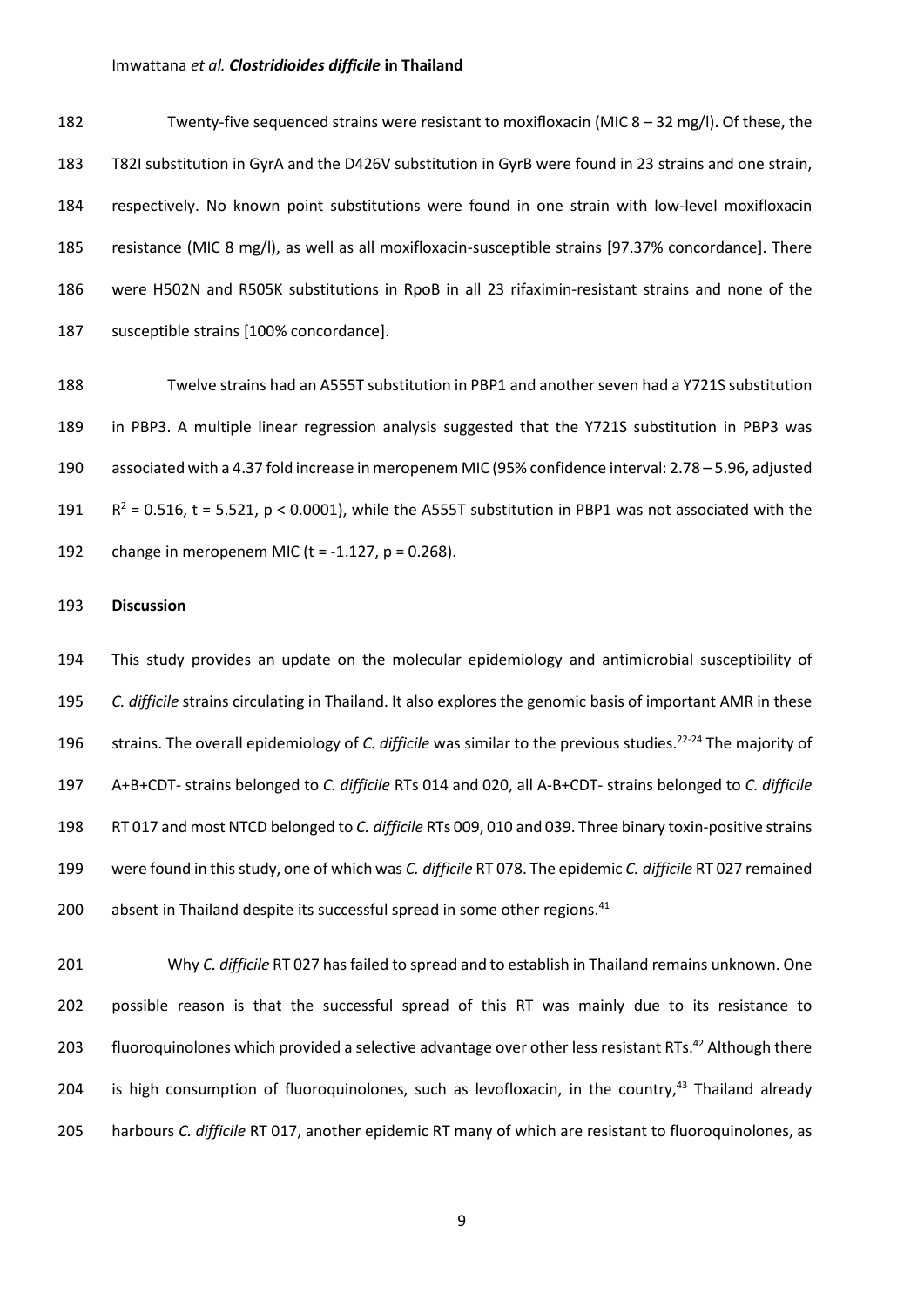206 well as other antimicrobials.<sup>13</sup> Thus, it may have been difficult for *C. difficile* RT 027 to compete with 207 this local RT compared to other regions.

 Though *C. difficile* RT 027 was not identified, a possible relative of this hypervirulent strain, ST 692, was isolated. The MLST result was unusual, as it was classified into clade 1 despite carrying a 210 complete CDT locus, a common feature in *C. difficile* clades 2 and 5 but rare in clade 1.<sup>44</sup> Thus, an ANI analysis was performed In a previous study, *C. difficile* strains from the same clade generally shared 212 > 99% ANI.<sup>44</sup> Thus the ANI results suggested that this newly characterised strain was a member of clade 2 rather than clade 1, as expected from the toxin gene profile. The average ANI between clades 214 1 and 2 in a previous study was around 98%, which further supports the results.<sup>44</sup> Clades 1 and 2 *C. difficile* are closely related and share a large proportion of housekeeping gene alleles used in the MLST scheme. As a result, it may be difficult to properly discriminate these two clades by MLST. The 217 use of ANI analysis, which involves the whole genome rather than a specific set of housekeeping genes, 218 can help in the correct classification of some borderline strains as shown in a previous study.<sup>44</sup> According to the ANI analysis, it is more likely that *C. difficile* ST 692 belongs to clade 2 and is related to *C. difficile* RT 027.

 A discordance between culture results and the result of a conventional real-time *tcdB* PCR was observed in 44 stool samples. The false-positive rate of the real-time PCR method (13.50%) was comparable to the previous report comparing *tcdB* PCR with a similar culture method but without the 224 colonisation screening step,<sup>28</sup> suggesting that the additional screening step does not increase the yield of the culture method, although it may help identify stool samples with multiple *C. difficile* strains. This false-positive rate also highlights the importance of patient clinical data or additional tests to improve the accuracy of CDI diagnosis. In the latest guidelines for the treatment and diagnosis of CDI, *tcdB* PCR in combination with another diagnostic test is recommended, commonly a toxin antigen detection kit, for a proper diagnosis of CDI and the use of stand-alone *tcdB* PCR should be interpreted with caution. <sup>45</sup>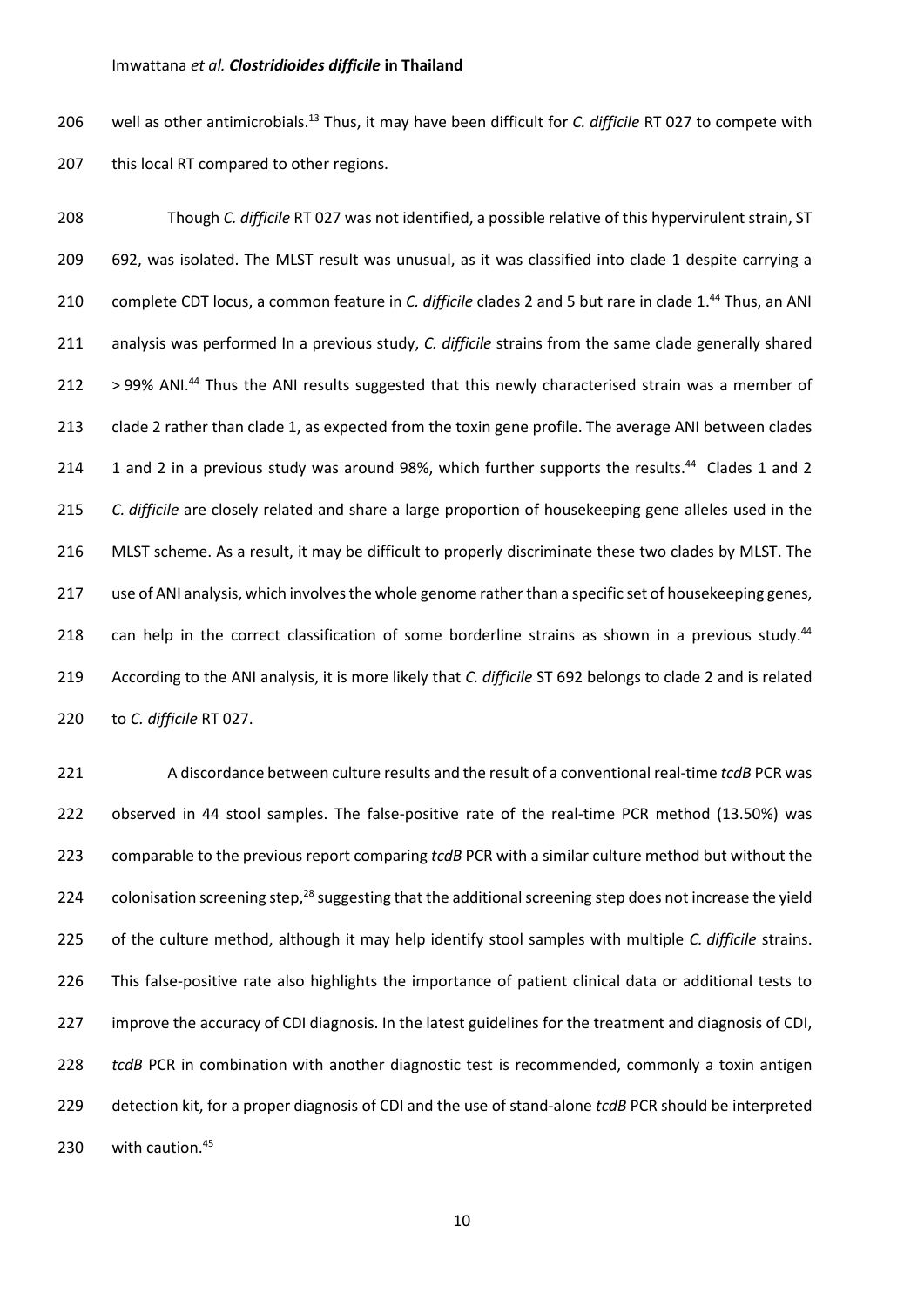| 231 | AMR in C. difficile mainly impacts the pathogenesis of CDI. To cause the disease, C. difficile                       |
|-----|----------------------------------------------------------------------------------------------------------------------|
| 232 | must tolerate the presence of antimicrobials in the intestinal lumen while the microbiota perishes. <sup>13</sup>    |
| 233 | Many successful C. difficile lineages have been characterised with increased resistance to at least one              |
| 234 | major drug group. <sup>13</sup> In this study, C. difficile RT 017, the most prevalent RT, had greater resistance to |
| 235 | MLS <sub>B</sub> (both clindamycin and erythromycin), moxifloxacin and rifaximin than other RTs. It was also the     |
| 236 | most common MDR C. difficile strain. C. difficile RT 017 has been reported also to be the most                       |
| 237 | prevalent RT with significant resistance to many antimicrobials in other parts of Thailand. <sup>24</sup> This       |
| 238 | particular RT has been associated with resistance to at least six antimicrobial groups, <sup>13</sup> which may      |
| 239 | account for its successful global spread. <sup>6</sup> As regulation of antimicrobial use has reduced the impact of  |
| 240 | C. difficile in many countries, <sup>15,17</sup> a similar approach should be effective in Thailand.                 |

 All *erm*(B)-positive *C. difficile* strains carried the gene on two well-characterised *erm*(B)- positive transposons: Tn*6189* and Tn*6194*, the latter being found also in *C. difficile* M68, a *C. difficile* RT 017 strain widely used as a reference in genomic studies. <sup>13</sup> 243 Tn*6194*, the most prevalent transposon in this study, is capable of inter-species transfer, most notably between *C. difficile* and *Enterococcus faecalis.<sup>46</sup>* This emphasises another aspect of AMR in *C. difficile*; its possible role as a reservoir of AMR 246 genes for other pathogenic bacteria residing in the colon.

247 **Previously, the low concordance between the presence of the**  $erm(B)$  **gene and an MLS<sub>B</sub>** 248 resistance phenotype was reported, $^{18}$  likely due to the presence of multiple resistance mechanisms. 249 However, another study suggested that the  $erm(B)$  gene may be associated only with high-level MLS<sub>B</sub> 250 resistance.<sup>47</sup> We also observed separation between *C. difficile* strains with high-level and low-level 251 clindamycin and erythromycin resistance (**Figure 1**). Upon genomic analysis, there was a strong 252 correlation between the presence of an *erm*-class gene (*erm*(B), *erm*(G) and *erm*(52) genes) and high-253 level clindamycin resistance, which is usually accompanied by high-level erythromycin resistance, 254 supporting the earlier study.<sup>47</sup> Resistance determinants were not identified among strains with low-255 level clindamycin resistance, however, this underestimation is likely irrelevant, as the median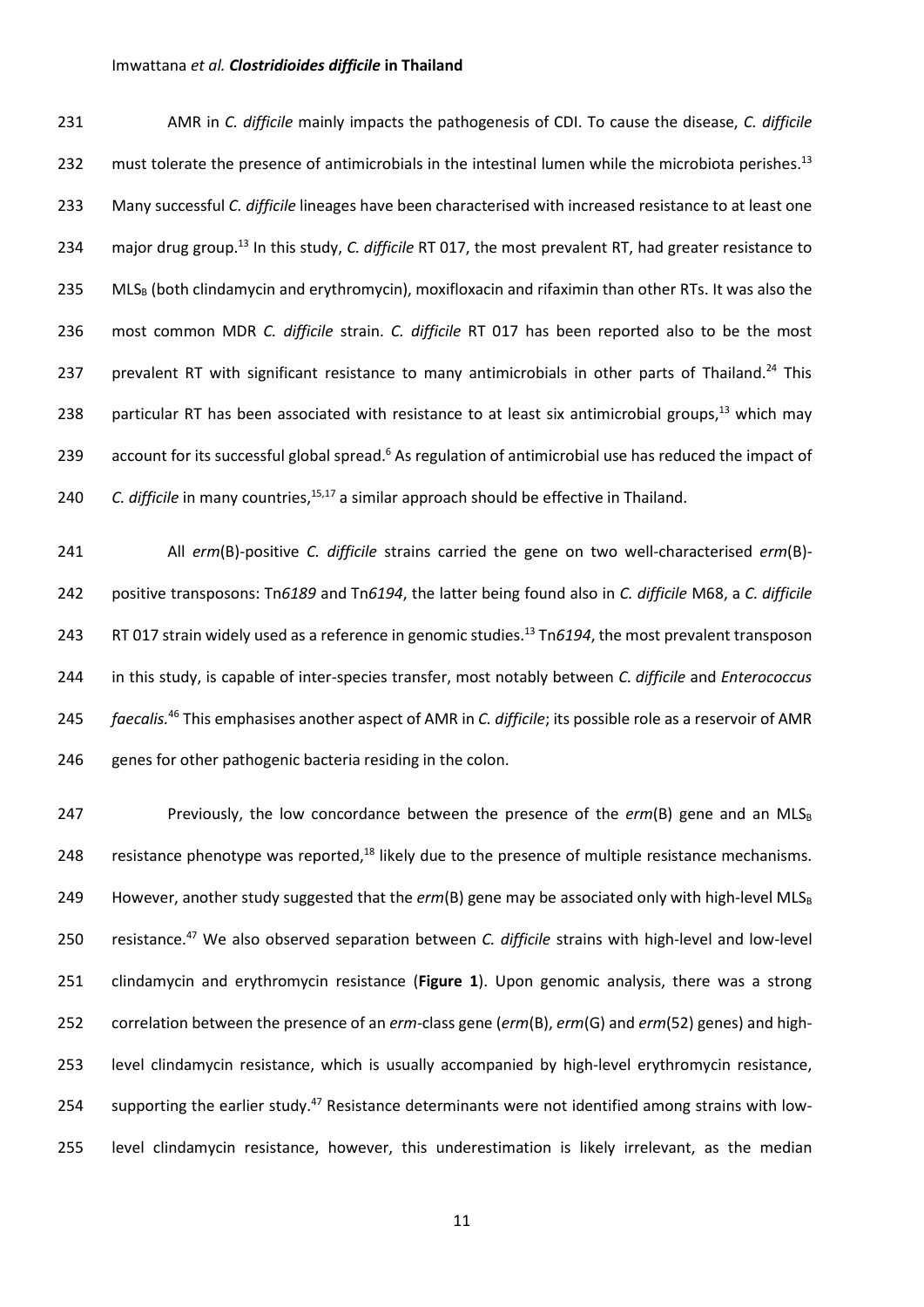256 clindamycin MIC in this population (8 mg/l) remained lower than the clindamycin level in stools 257 (approximately 240 mg/g of stool).<sup>48</sup> Besides MLS<sub>B</sub>, a separation between strains resistant and 258 susceptible to rifaximin and fluoroquinolones was observed (**Figure 1**). The concordance between 259 resistant phenotype and known genotype was high, similar to a previous study.<sup>18</sup>

 Compared to the study at the same hospital in 2015, there was no difference in overall 261 resistance prevalence,  $31$  however, there was a slight increase in meropenem MICs and the emergence of carbapenem resistance. Carbapenem resistance in *C. difficile* is poorly characterised, possibly due to its rare occurrence. A previous study reported an association between point substitutions in PBP1 and PBP3 and high-level imipenem resistance, though these substitutions do not confer meropenem 265 resistance.<sup>20</sup> We confirmed that neither the substitution on PBP1 nor PBP3 was associated with meropenem resistance. However, linear regression analysis suggested that the Y721S substitution in PBP3 may have contributed to a 4.3 folds increase in meropenem MIC. Thus, this substitution could be a part of a multistep meropenem resistance mechanism. Indeed, two *C. difficile* strain in this study 269 had meropenem MICs of 16 mg/l (resistance breakpoint  $\geq$  16 mg/l), one of which was confirmed to have the Y721S substitution in PBP3.

271 *C. difficile* remained susceptible to metronidazole, vancomycin and fidaxomicin, similar to the 272 other parts of the world.<sup>49</sup> Thus, these antimicrobials should remain effective treatments for CDI. 273 There was a slight increase in vancomycin MIC reaching the clinical breakpoint, consistent with a 274 previous study,<sup>31</sup> however, this should have little impact on the treatment of CDI as the stool 275 vancomycin concentration remains far greater than the MIC (>2,000 mg/l vs 2 mg/l).<sup>50</sup> The increase in 276 vancomycin MIC in this study is in contrast to other hospitals in Thailand and this could reflect usage 277 of vancomycin at the study site.<sup>24</sup> Overuse of vancomycin can lead to the emergence of vancomycin-278 resistant *Enterococcus* spp., which can have a devastating effect on patients.<sup>51,52</sup> Therefore, 279 vancomycin usage should be carefully monitored.

280 **Conclusion**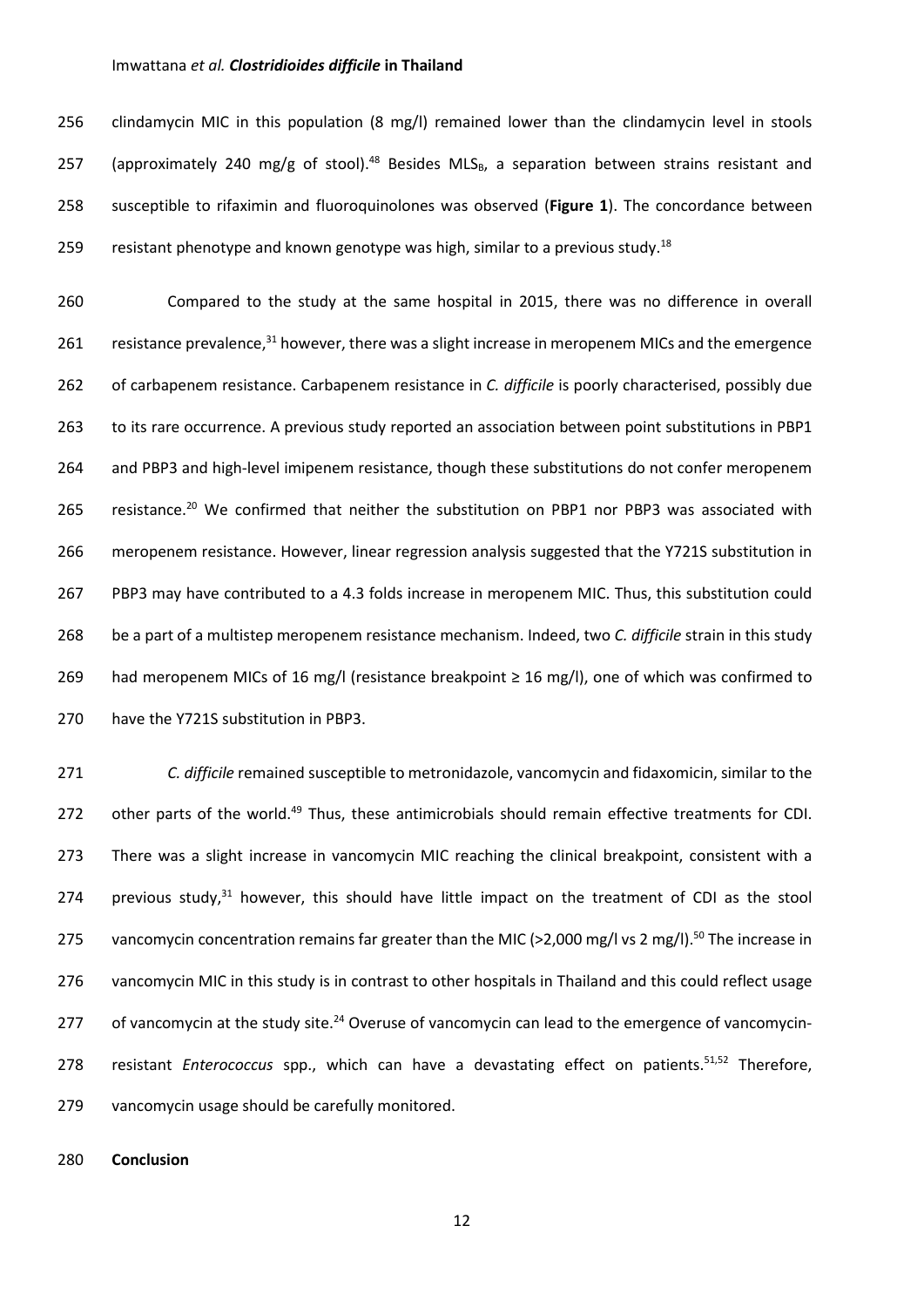A-B+CDT- *C. difficile* and NTCD remained prevalent in Thailand. Few binary toxin-positive strains (A+B+CDT+) were identified; one belonging to a known epidemic lineage and another a novel strain related to *C. difficile* RT 027. The most common strain was *C. difficile* RT 017 (A-B+CDT-), a large 284 proportion of which was resistant to MLS<sub>B</sub>, moxifloxacin and rifaximin. Many strains were also MDR. Such resistance may have played a role in the success of *C. difficile* RT 017 in Thailand. There was a strong concordance between the presence of *erm*-class genes and high-level clindamycin resistance, as well as significant concordance between point substitutions in gyrase subunits and RpoB with fluoroquinolone and rifaximin resistance, respectively. Resistance to antimicrobials suitable for the treatment of CDI was not detected.

#### **Acknowledgement**

 Parts of this study were performed using the facilities provided by the Pawsey Supercomputing Centre (Perth, Western Australia).

#### **Ethical conduct of research statement**

 This study was approved by the Human Research Ethics Committee of The University of Western Australia (reference file RA/4/20/4704) and the Siriraj Institutional Review Board (protocol number 061/2558 [EC1]).

#### **Authors' disclosure statement**

 T.V.R. has received grants from Cepheid; Merck; Otsuka; Roche; Sanofi and Summit for work outside that in this report. Other authors have no conflicts of interest to declare.

#### **Funding statement**

 This work was supported by Mahidol University (Mahidol Scholarship to K.I.) and the National Health and Medical Research Council of Australia (Peter Doherty Biomedical Early Career Fellowship [APP1138257] to D.R.K).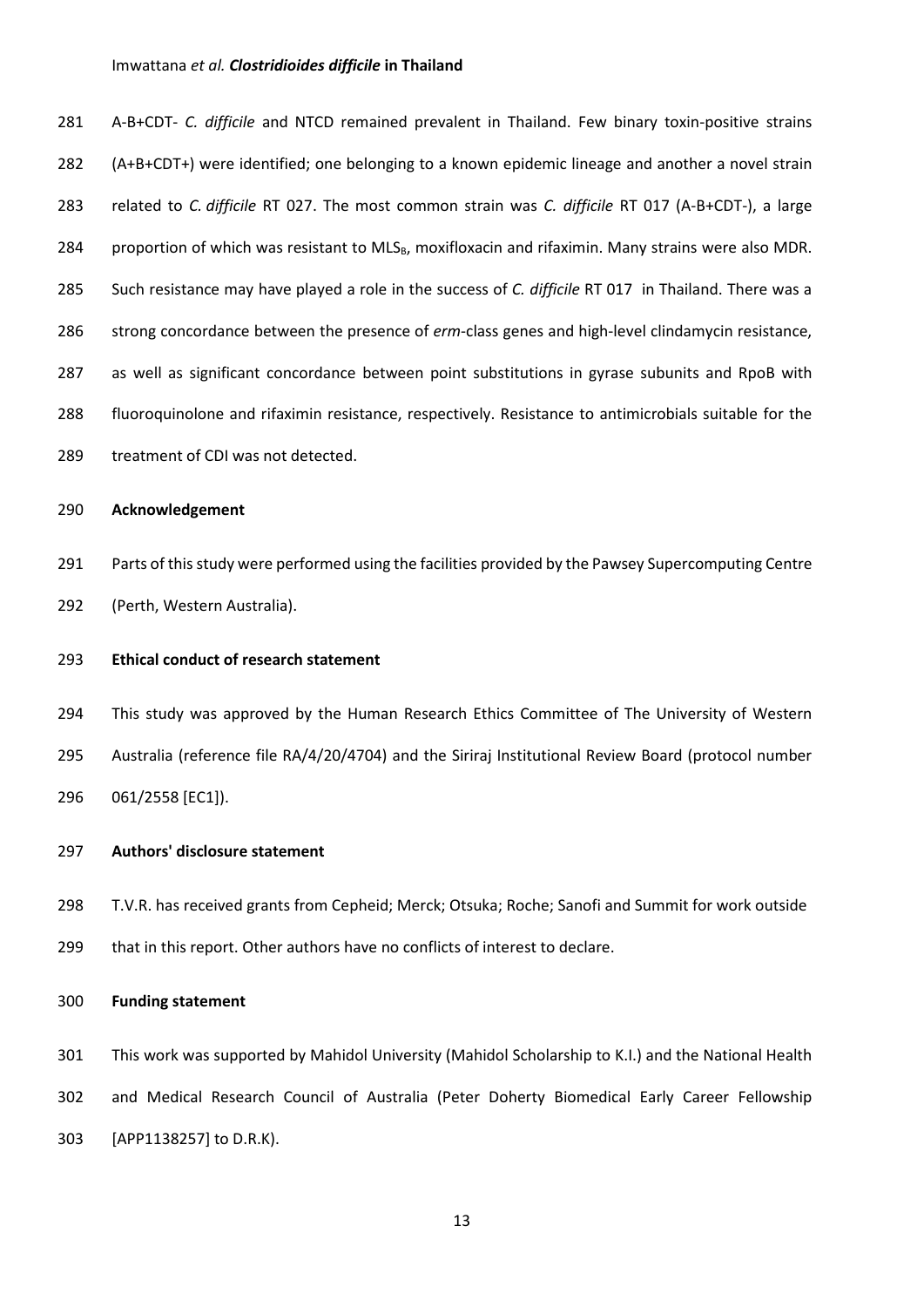**References**

1. Leffler DA, Lamont JT. *Clostridium difficile* Infection. N Engl J Med 2015;373:287-8.

2. Braun V, Hundsberger T, Leukel P, Sauerborn M, von Eichel-Streiber C. Definition of the

single integration site of the pathogenicity locus in *Clostridium difficile*. Gene 1996;181:29-38.

3. Perelle S, Gibert M, Bourlioux P, Corthier G, Popoff MR. Production of a complete binary

toxin (actin-specific ADP-ribosyltransferase) by *Clostridium difficile* CD196. Infect Immun

1997;65:1402-7.

 4. Kato N, Ou CY, Kato H, et al. Identification of toxigenic *Clostridium difficile* by the polymerase chain reaction. J Clin Microbiol 1991;29:33-7.

5. Stubbs S, Rupnik M, Gibert M, Brazier J, Duerden B, Popoff M. Production of actin-specific

ADP-ribosyltransferase (binary toxin) by strains of *Clostridium difficile*. FEMS Microbiol Lett

2000;186:307-12.

6. Imwattana K, Knight DR, Kullin B, et al. *Clostridium difficile* ribotype 017 - characterization,

evolution and epidemiology of the dominant strain in Asia. Emerg Microbes Infect 2019;8:796-807.

7. Stubbs SL, Brazier JS, O'Neill GL, Duerden BI. PCR targeted to the 16S-23S rRNA gene

intergenic spacer region of *Clostridium difficile* and construction of a library consisting of 116

different PCR ribotypes. J Clin Microbiol 1999;37:461-3.

8. Elliott B, Androga GO, Knight DR, Riley TV. *Clostridium difficile* infection: Evolution,

phylogeny and molecular epidemiology. Infect Genet Evol 2017;49:1-11.

9. Warny M, Pepin J, Fang A, et al. Toxin production by an emerging strain of *Clostridium* 

*difficile* associated with outbreaks of severe disease in North America and Europe. Lancet

2005;366:1079-84.

 10. Bakker D, Corver J, Harmanus C, et al. Relatedness of human and animal *Clostridium difficile* PCR ribotype 078 isolates determined on the basis of multilocus variable-number tandem-repeat

analysis and tetracycline resistance. J Clin Microbiol 2010;48:3744-9.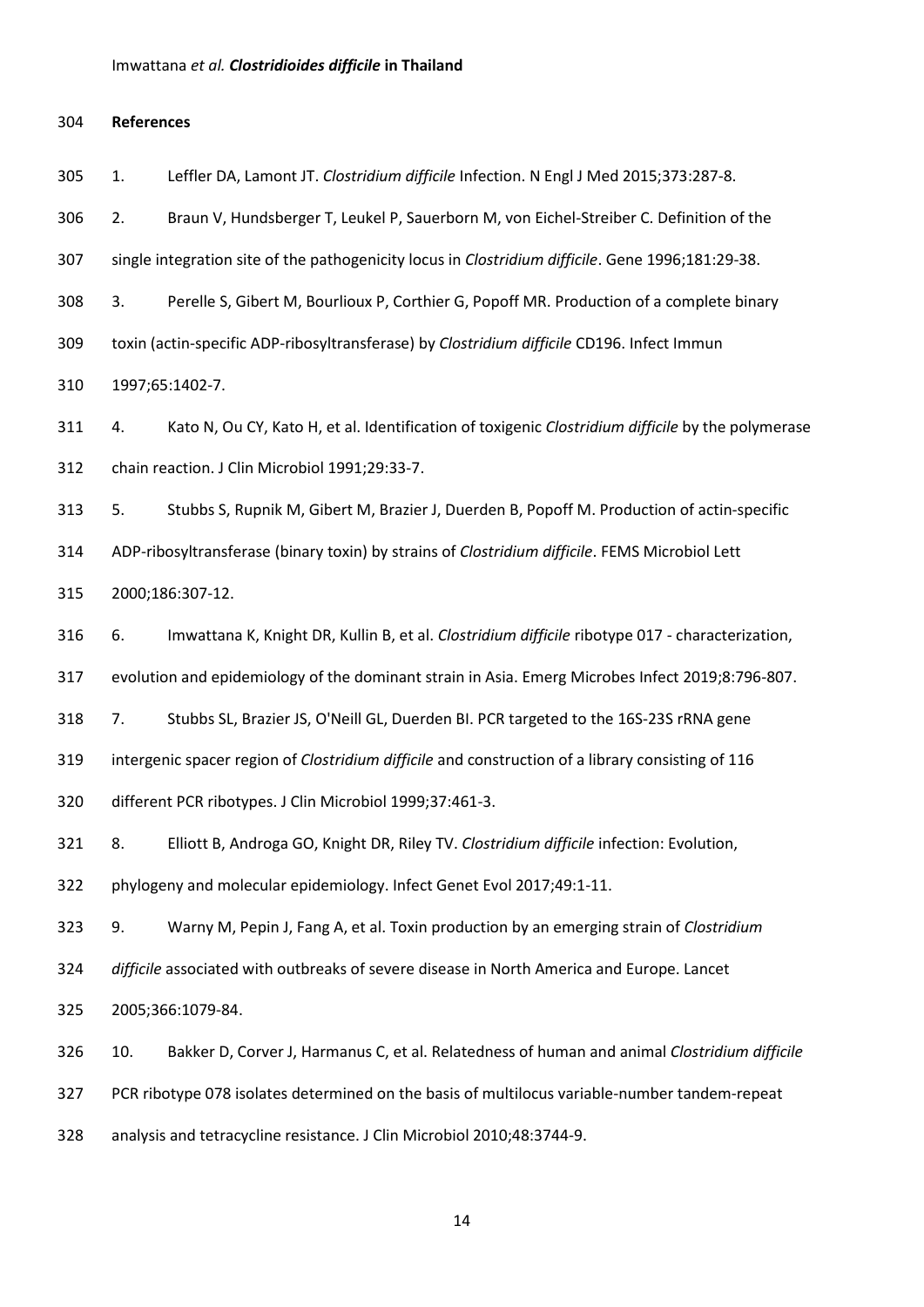- 11. Banawas SS. *Clostridium difficile* infections: a global overview of drug sensitivity and
- resistance mechanisms. Biomed Res Int 2018;2018:8414257.
- 12. Thomas C, Stevenson M, Riley TV. Antibiotics and hospital-acquired *Clostridium difficile*-
- associated diarrhoea: a systematic review. J Antimicrob Chemother 2003;51:1339-50.
- 13. Imwattana K, Knight DR, Kullin B, et al. Antimicrobial resistance in *Clostridium difficile*
- ribotype 017. Expert Rev Anti Infect Ther 2020;18:17-25.
- 14. Slimings C, Riley TV. Antibiotics and hospital-acquired *Clostridium difficile* infection: update
- of systematic review and meta-analysis. J Antimicrob Chemother 2014;69:881-91.
- 15. Centers for Disease Control and Prevention (CDC). Antibiotic resistance threats in the United
- States, 2019. Atlanta, GA: U.S. Department of Health and Human Services, CDC; 2019.
- 16. Cheng AC, Turnidge J, Collignon P, Looke D, Barton M, Gottlieb T. Control of fluoroquinolone
- resistance through successful regulation, Australia. Emerg Infect Dis 2012;18:1453-60.
- 17. Lew T, Putsathit P, Sohn KM, et al. Antimicrobial susceptibilities of *Clostridium difficile*
- isolates from 12 Asia-Pacific countries in 2014 and 2015. Antimicrob Agents Chemother 2020;64.
- 18. Knight DR, Kullin B, Androga GO, et al. Evolutionary and genomic insights into *Clostridioides*
- *difficile* sequence type 11: a diverse zoonotic and antimicrobial-resistant lineage of global one health
- importance. mBio 2019;10.
- 19. Imwattana K, Kiratisin P, Riley TV, Knight DR. Genomic basis of antimicrobial resistance in
- non-toxigenic *Clostridium difficile* in Southeast Asia. Anaerobe 2020;66:102290.
- 20. Isidro J, Santos A, Nunes A, et al. Imipenem resistance in *Clostridium difficile* ribotype 017,
- Portugal. Emerg Infect Dis 2018;24:741-5.
- 21. Spigaglia P. Recent advances in the understanding of antibiotic resistance in *Clostridium difficile* infection. Ther Adv Infect Dis 2016;3:23-42.
- 22. Putsathit P, Maneerattanaporn M, Piewngam P, Kiratisin P, Riley TV. Prevalence and
- molecular epidemiology of *Clostridium difficile* infection in Thailand. New Microbes New Infect

2017;15:27-32.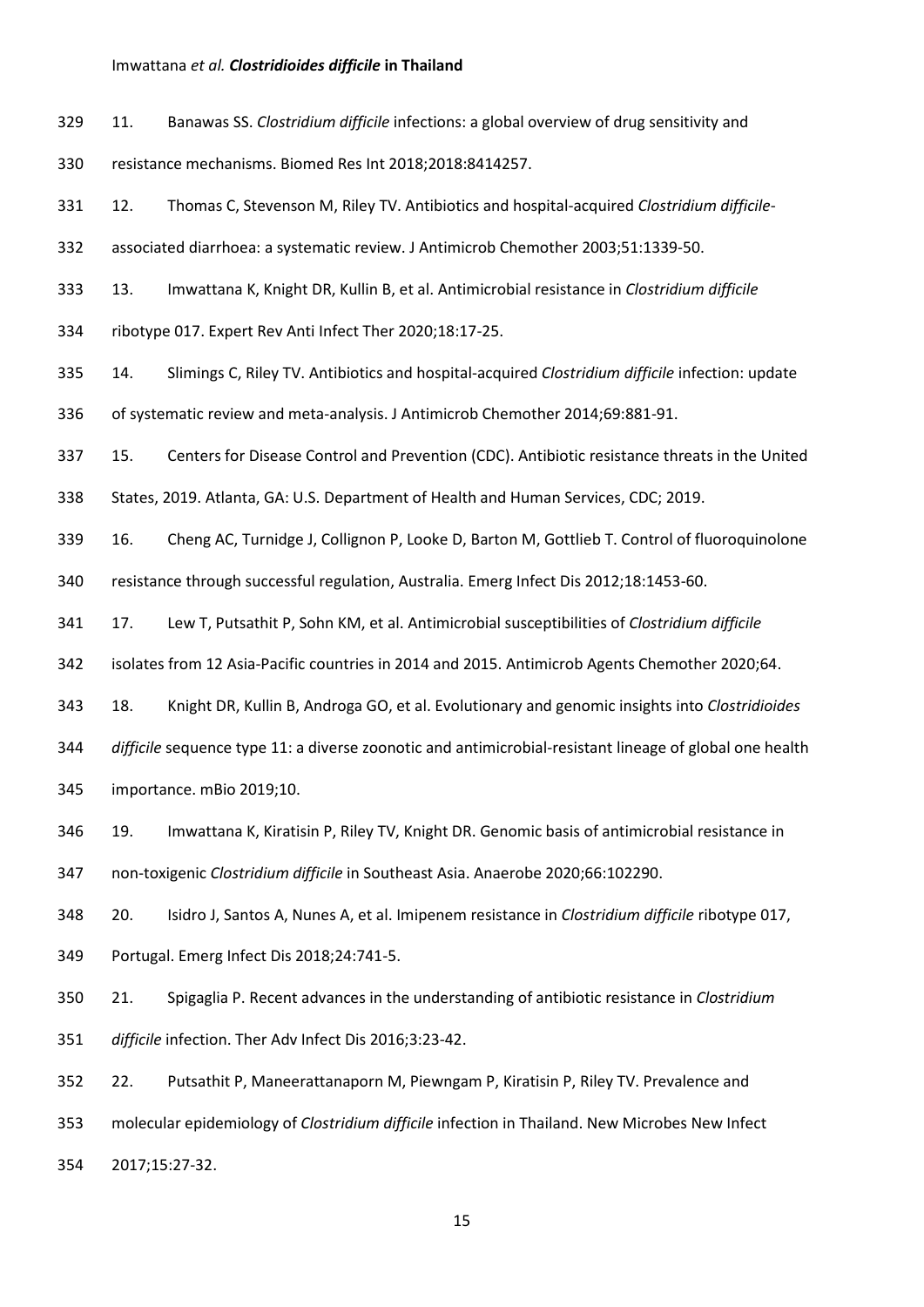23. Ngamskulrungroj P, Sanmee S, Putsathit P, et al. Molecular epidemiology of *Clostridium* 

*difficile* infection in a large teaching hospital in Thailand. PLoS One 2015;10:e0127026.

24. Imwattana K, Wangroongsarb P, Riley TV. High prevalence and diversity of *tcdA*-negative and

*tcdB*-positive, and non-toxigenic, *Clostridium difficile* in Thailand. Anaerobe 2019;57:4-10.

25. Palavutitotai N, Jitmuang A, Tongsai S, Kiratisin P, Angkasekwinai N. Epidemiology and risk

factors of extensively drug-resistant *Pseudomonas aeruginosa* infections. PLoS One

2018;13:e0193431.

26. Vachvanichsanong P, McNeil EB, Dissaneewate P. Extended-spectrum beta-lactamase

*Escherichia coli* and *Klebsiella pneumoniae* urinary tract infections. Epidemiol Infect 2020;149:e12.

27. Zellweger RM, Carrique-Mas J, Limmathurotsakul D, et al. A current perspective on

antimicrobial resistance in Southeast Asia. J Antimicrob Chemother 2017;72:2963-72.

28. Putsathit P, Morgan J, Bradford D, Engelhardt N, Riley TV. Evaluation of the BD Max Cdiff

assay for the detection of toxigenic *Clostridium difficile* in human stool specimens. Pathology

2015;47:165-8.

 29. Kato H, Kato N, Watanabe K, et al. Identification of toxin A-negative, toxin B-positive *Clostridium difficile* by PCR. J Clin Microbiol 1998;36:2178-82.

30. Clinical and Laboratory Standards Institute (CLSI). Methods for Antimicrobial Susceptibility

Testing of Anaerobic Bacteria, Approved Standard M11-A8. 8th ed. Wayne, PA: Clinical and

Laboratory Standards Institute; 2012.

31. Putsathit P, Maneerattanaporn M, Piewngam P, Knight DR, Kiratisin P, Riley TV.

Antimicrobial susceptibility of *Clostridium difficile* isolated in Thailand. Antimicrob Resist Infect

Control 2017;6:58.

 32. O'Connor JR, Galang MA, Sambol SP, et al. Rifampin and rifaximin resistance in clinical isolates of *Clostridium difficile*. Antimicrob Agents Chemother 2008;52:2813-7.

33. European Committee on Antimicrobial Susceptibility Testing. Clinical breakpoint tables,

version 8.1. London, United Kingdom. Available at http://www.eucast.org/clinical\_breakpoints/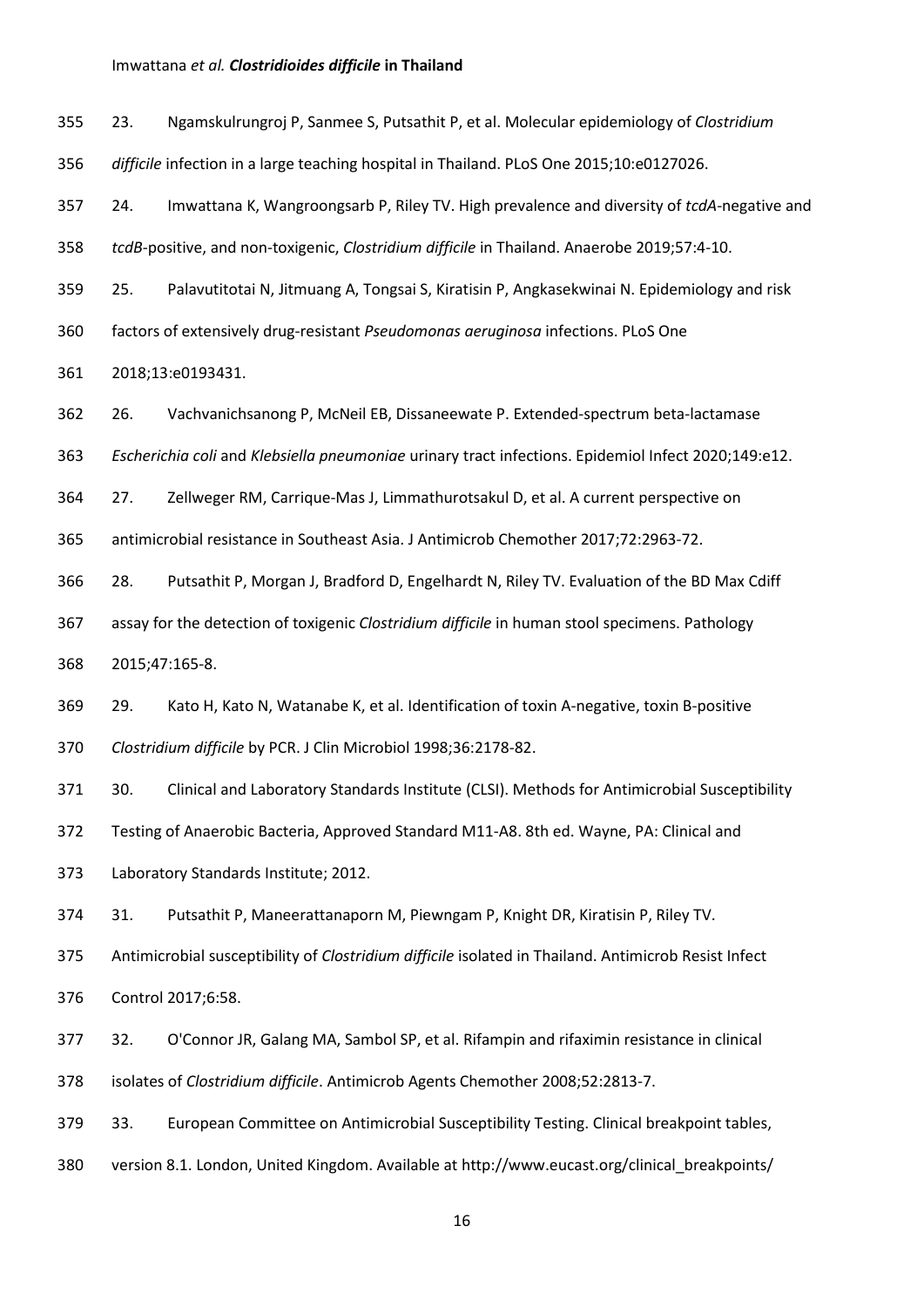- 34. Goldstein EJC, Babakhani F, Citron DM. Antimicrobial activities of fidaxomicin. Clin Infect Dis 2012;55 Suppl 2:S143-8.
- 35. Knight DR, Squire MM, Collins DA, Riley TV. Genome analysis of *Clostridium difficile* PCR
- ribotype 014 lineage in Australian pigs and humans reveals a diverse genetic repertoire and
- signatures of long-range interspecies transmission. Front Microbiol 2016;7:2138.
- 36. Jain C, Rodriguez-R LM, Phillippy AM, Konstantinidis KT, Aluru S. High throughput ANI
- analysis of 90K prokaryotic genomes reveals clear species boundaries. Nat Commun 2018;9.
- 37. Inouye M, Dashnow H, Raven LA, et al. SRST2: Rapid genomic surveillance for public health
- and hospital microbiology labs. Genome Med 2014;6:90.
- 38. Gupta SK, Padmanabhan BR, Diene SM, et al. ARG-ANNOT, a new bioinformatic tool to
- discover antibiotic resistance genes in bacterial genomes. Antimicrob Agents Chemother
- 2014;58:212-20.
- 39. Carver T, Harris SR, Berriman M, Parkhill J, McQuillan JA. Artemis: an integrated platform for visualization and analysis of high-throughput sequence-based experimental data. Bioinformatics
- 2012;28:464-9.
- 40. Roberts MC, Sutcliffe J, Courvalin P, Jensen LB, Rood J, Seppala H. Nomenclature for
- macrolide and macrolide-lincosamide-streptogramin B resistance determinants. Antimicrob Agents Chemother 1999;43:2823-30.
- 41. Valiente E, Cairns MD, Wren BW. The *Clostridium difficile* PCR ribotype 027 lineage: a
- pathogen on the move. Clin Microbiol Infect 2014;20:396-404.

42. He M, Miyajima F, Roberts P, et al. Emergence and global spread of epidemic healthcare-

- associated *Clostridium difficile*. Nat Genet 2013;45:109-13.
- 43. Prakobsrikul N, Malathum K, Santanirand P, Chumnumwat S, Piebpien P, Montakantikul P.
- Correlation between antimicrobial consumption and the prevalence of carbapenem-resistant
- *Escherichia coli* and carbapenem-resistant *Klebsiella pneumoniae* at a university hospital in Thailand.
- J Clin Pharm Ther 2019;44:292-9.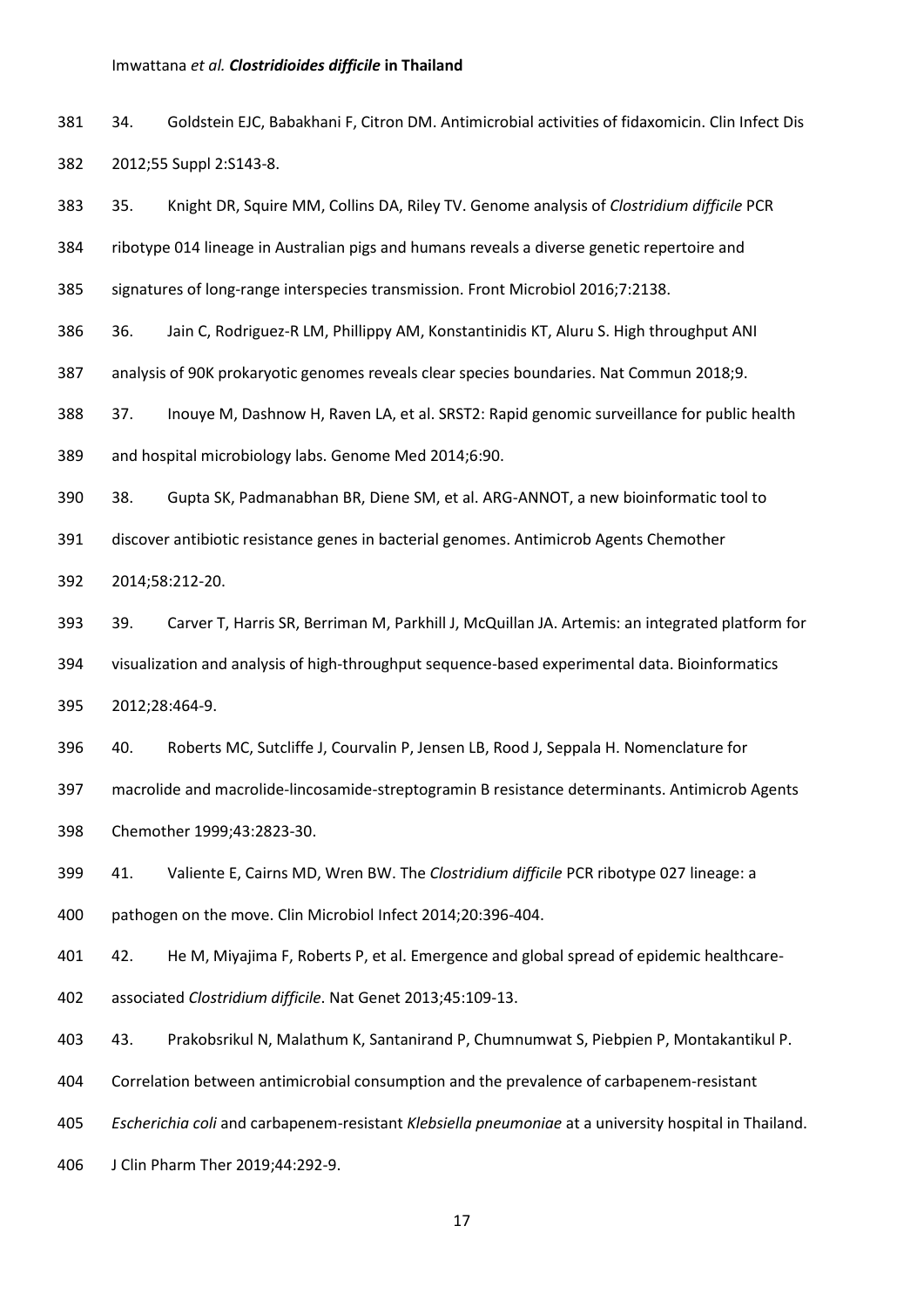| 407 | 44. | Knight DR, Imwattana K, Kullin B, et al. The Clostridioides difficile species problem: global              |
|-----|-----|------------------------------------------------------------------------------------------------------------|
| 408 |     | phylogenomic analysis uncovers three ancient, toxigenic, genomospecies. bioRxiv 2020.                      |
| 409 | 45. | McDonald LC, Gerding DN, Johnson S, et al. Clinical practice guidelines for Clostridium                    |
| 410 |     | difficile infection in adults and children: 2017 update by the Infectious Diseases Society of America      |
| 411 |     | (IDSA) and Society for Healthcare Epidemiology of America (SHEA). Clin Infect Dis 2018;66:987-94.          |
| 412 | 46. | Wasels F, Monot M, Spigaglia P, et al. Inter- and intraspecies transfer of a Clostridium difficile         |
| 413 |     | conjugative transposon conferring resistance to MLS <sub>B</sub> . Microb Drug Resist 2014;20:555-60.      |
| 414 | 47. | Solomon K, Fanning S, McDermott S, et al. PCR ribotype prevalence and molecular basis of                   |
| 415 |     | macrolide-lincosamide-streptogramin B (MLS <sub>B</sub> ) and fluoroquinolone resistance in Irish clinical |
| 416 |     | Clostridium difficile isolates. J Antimicrob Chemother 2011;66:1976-82.                                    |
| 417 | 48. | Kager L, Liljeqvist L, Malmborg AS, Nord CE. Effect of clindamycin prophylaxis on the colonic              |
| 418 |     | microflora in patients undergoing colorectal surgery. Antimicrob Agents Chemother 1981;20:736-40.          |
| 419 | 49. | Freeman J, Vernon J, Pilling S, et al. The ClosER study: results from a three-year pan-                    |
| 420 |     | European longitudinal surveillance of antibiotic resistance among prevalent Clostridium difficile          |
| 421 |     | ribotypes, 2011-2014. Clin Microbiol Infect 2018;24:724-31.                                                |
| 422 | 50. | Gonzales M, Pepin J, Frost EH, et al. Faecal pharmacokinetics of orally administered                       |
| 423 |     | vancomycin in patients with suspected Clostridium difficile infection. BMC Infect Dis 2010;10:363.         |
| 424 | 51. | Chotiprasitsakul D, Santanirand P, Thitichai P, et al. Epidemiology and control of the first               |
| 425 |     | reported vancomycin-resistant Enterococcus outbreak at a tertiary-care hospital in Bangkok,                |
| 426 |     | Thailand. Southeast Asian J Trop Med Public Health 2016;47:494-502.                                        |
| 427 | 52. | Hemapanpairoa J, Changpradub D, Thunyaharn S, Santimaleeworagun W. Vancomycin-                             |
| 428 |     | resistant enterococcal infection in a Thai university hospital: clinical characteristics, treatment        |
| 429 |     | outcomes, and synergistic effect. Infect Drug Resist 2019;12:2049-57.                                      |
|     |     |                                                                                                            |